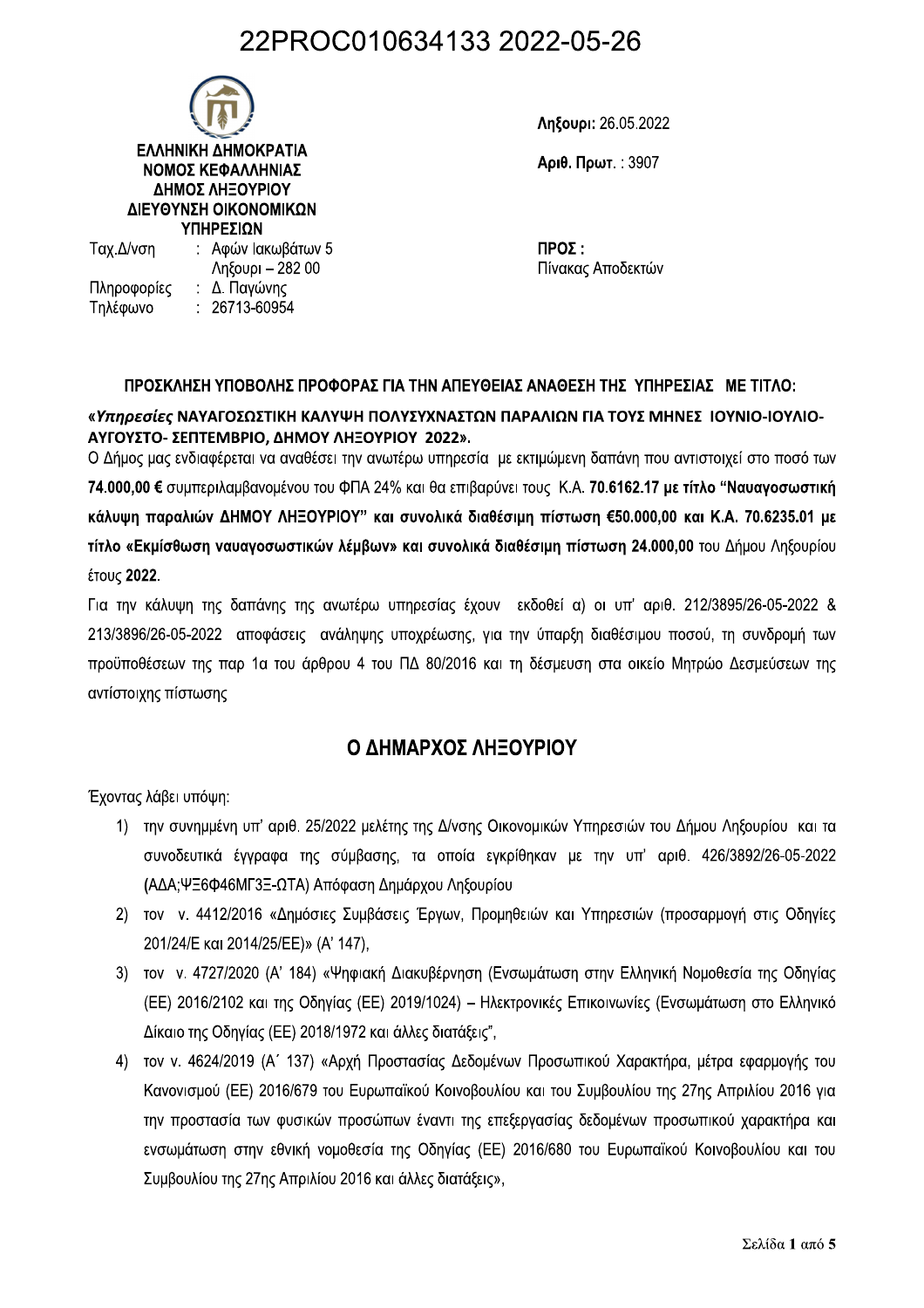- 5) τον ν. 4622/2019 (ΦΕΚ 133/Α/07.08.2019) «Επίτελικό Κράτος: Οργάνωση, λειτουργία & διαφάνεια της Κυβέρνησης, των κυβερνητικών οργάνων & της κεντρικής δημόσιας διοίκησης»,
- 6) τον ν. 4601/2019 (A' 44) «Εταιρικοί μετασχηματισμοί και εναρμόνιση του νομοθετικού πλαισίου με τις διατάξεις της Οδηγίας 2014/55/ΕΕ του Ευρωπαϊκού Κοινοβουλίου και του Συμβουλίου της 16ης Απριλίου 2014 για την έκδοση ηλεκτρονικών τιμολογίων στο πλαίσιο δημόσιων συμβάσεων και λοιπές διατάξεις»,
- 7) τον ν. 4270/2014 (Α' 143) «Αρχές δημοσιονομικής διαχείρισης και εποπτείας (ενσωμάτωση της Οδηγίας 2011/85/ΕΕ) – δημόσιο λογιστικό και άλλες διατάξεις», όπως ισχύει,
- 8) τον ν. 4013/2011 (Α' 204) «Σύσταση ενιαίας Ανεξάρτητης Αρχής Δημοσίων Συμβάσεων και Κεντρικού Ηλεκτρονικού Μητρώου Δημοσίων Συμβάσεων...»,
- 9) το π.δ. 80/2016 "Ανάληψη υποχρεώσεων από τους διατάκτες" (Α' 145),
- 10) οι σε εκτέλεση των ανωτέρω διατάξεων εκδοθείσες κανονιστικές πράξεις, καθώς και λοιπές διατάξεις που αναφέρονται ρητά ή απορρέουν από τα οριζόμενα στα συμβατικά τεύχη της παρούσας καθώς και το σύνολο των διατάξεων του ασφαλιστικού, εργατικού, περιβαλλοντικού και φορολογικού δικαίου και γενικότερα κάθε διάταξη (Νόμος, Π.Δ., Υ.Α.) και ερμηνευτική εγκύκλιος που διέπει την ανάθεση και εκτέλεση της υπηρεσίας της παρούσας σύμβασης, έστω και αν δεν αναφέρονται ρητά,
- 11) τις διατάξεις του Ν. 4555/2018 (ΦΕΚ 133/Α/19.07.2018) «Μεταρρύθμιση του θεσμικού πλαισίου της Τοπικής Αυτοδιοίκησης – Εμβάθυνση της Δημοκρατίας – Ενίσχυση της Συμμετοχής – Βελτίωση της οικονομικής και αναπτυξιακής λειτουργίας των Ο.Τ.Α. (Πρόγραμμα ΚΛΕΙΣΘΕΝΗΣ Ι) [...] και άλλες διατάξεις»,
- 12) τις διατάξεις του άρθρου 58 "Αρμοδιότητες του δημάρχου" του Ν. 3852/2010 «Νέα Αρχιτεκτονική της Αυτοδιοίκησης και της Αποκεντρωμένης Διοίκησης-Πρόγραμμα Καλλικράτης» (ΦΕΚ 87/Α/7.06.2010), όπως τροποποιήθηκε και ισχύει,
- 13) τις διατάξεις του ν. 4782/2021 «Εκσυγχρονισμός, απλοποίηση και αναμόρφωση του ρυθμιστικού πλαισίου των δημοσίων συμβάσεων, ειδικότερες ρυθμίσεις προμηθειών στους τομείς της άμυνας και της ασφάλειας και άλλες διατάξεις για την ανάπτυξη, τις υποδομές και την υγεία
- 14) Tiς A.A.Y. 212/3895/26-05-2022( ΑΔΑ 6HHM46MF3Ξ-8PB) & 213/3896/26-05-2022(ΑΔΑ:ΩΖ9846MF3Ξ-6Y3)με τις οποίες εγκρίθηκε η διάθεση πίστωσης ποσού 74.000.00 € ευρώ
- 15) Τις εξασφαλισμένες πιστώσεις του προϋπολογισμού τρέχοντος οικονομικού έτους του Δήμου στον Κ.Α. 70.6162.17 και Κ.Α. 70.6235.01 συνολικού ποσού 74.000,00.
- 16) Την υπ' αριθ. 307/2021 (ΑΔΑ: 975ΦΜΓ3Ξ-ΣΧΟ) Απόφαση Οικονομικής Επιτροπής Ληξουρίου περί ορισμού υπαλλήλων για την ηλεκτρονική αποσφράγιση προσφορών για υπηρεσίες.
- 17) το πρωτογενές αίτημα (άρθρο 38 παρ.1 του Ν.4412/2016, Απόφαση Υπ. Οικονομίας & Ανάπτυξης 57654/22.05.2017) που καταχωρήθηκε στο Κεντρικό Ηλεκτρονικό Μητρώο Δημοσίων Συμβάσεων, για την εκτέλεση της εν λόγω υπηρεσίας, το οποίο έλαβε αριθμό Διαδικτυακής Ανάρτησης Μητρώου (ΑΔΑΜ) «22REQ010631574»,
- 18) 2. το εγκεκριμένο αίτημα (που καταχωρήθηκε στο Κεντρικό Ηλεκτρονικό Μητρώο Δημοσίων Συμβάσεων (άρθρο 38 παρ.1 του Ν.4412/2016, Απόφαση Υπ. Οικονομίας & Ανάπτυξης 57654/22.05.2017), για την εκτέλεση της εν λόγω υπηρεσίας, το οποίο έλαβε αριθμό Διαδικτυακής Ανάρτησης Μητρώου (ΑΔΑΜ) «22REQ010632103»,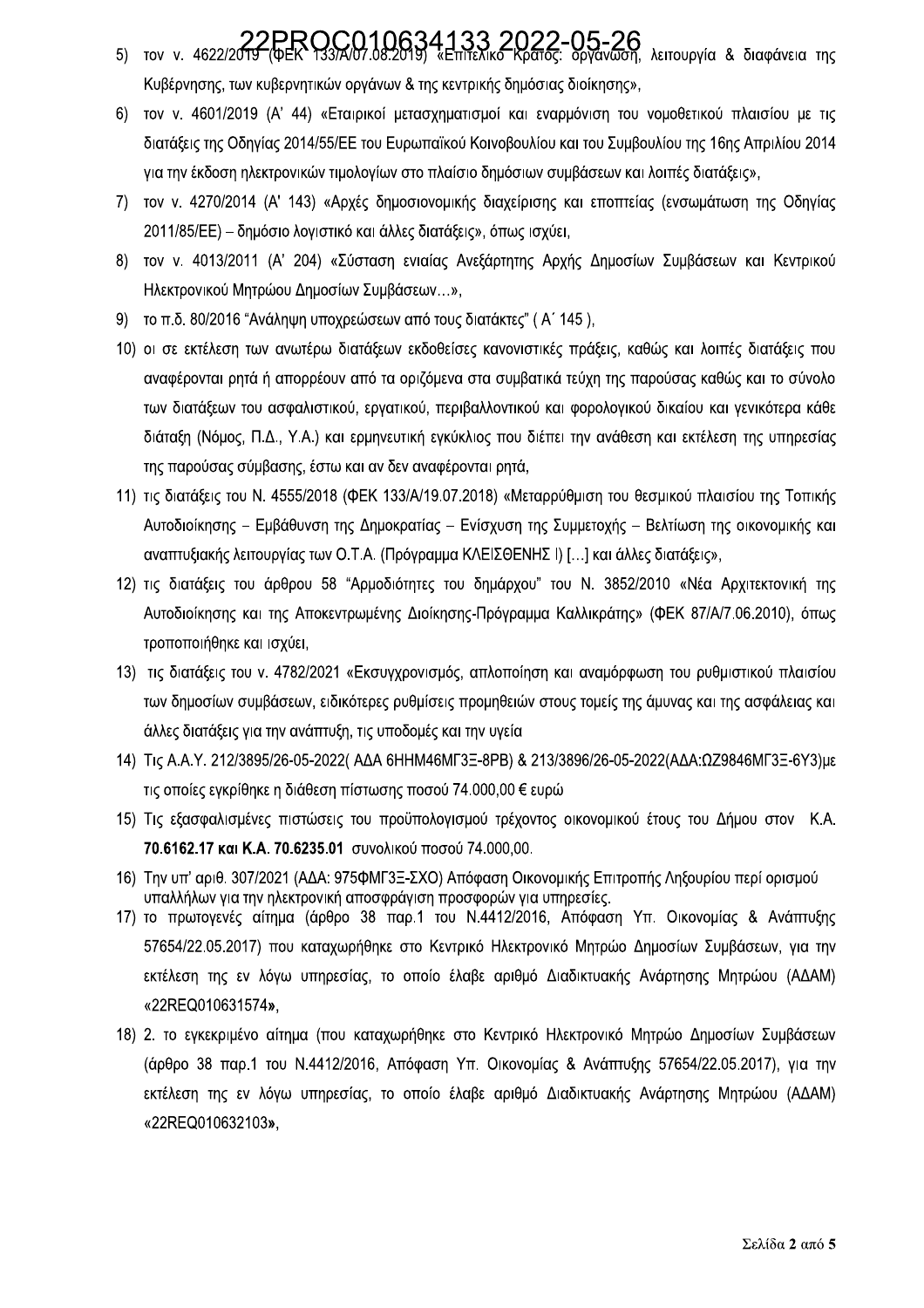# 22PROC010634133 2022-05-26

### ΚΑΤΟΠΙΝ ΤΩΝ ΑΝΩΤΕΡΩ

**ΚΑΤΟΠΙΝ ΤΩΝ ΑΝΩΤΕΡΩ**<br><u>Κατατεθεί και να μάσω της Ηλεκτρονικής Πλατφόρμας ΕΣΗΔΗΣ έως τη Τρίτη 31 Μαΐου 2022 και ώρα 12:00 π.μ.<br>Οι προσφορές υπογράφονται για λογαριασμό του οικονομικού φορέα:<br>α) από τον ίδιο τον υποψήφιο αν</u> TΓροσδιορίζεται η έκταση και το είδος της συμμετοχής του κάθε μέλους της ένωσης, συμπεριλαμβανομένης της κατανομής αμοιβής μεταξύ τους, καθώς και ο εκπρόσωπος/ συντονιστής αυτής.

Προς απόδειξη της μη συνδρομής των λόγων αποκλεισμού από διαδικασίες σύναψης δημοσίων συμβάσεων των παρ.1 και 2 του άρθρου 73 και του άρθρου 74 του Ν.4412/2016, παρακαλούμε, μαζί με την προσφορά σας, να μας αποστείλετε τα παρακάτω δικαιολονητικά:

- 1. Απόσπασμα ποινικού μητρώου (που να έχει εκδοθεί έως τρεις (3) μήνες πριν από την υποβολή του). Η υποχρέωση αφορά:
	- a. Στις περιπτώσεις εταιρειών περιορισμένης ευθύνης (Ε.Π.Ε.), προσωπικών εταιρειών (Ο.Ε. Ε.Ε.) και Ιδιωτικών Κεφαλαιουχικών Εταιρειών (Ι.Κ.Ε), τους διαχειριστές.
	- b. Στις περιπτώσεις ανωνύμων εταιρειών (Α.Ε.) τον Διευθύνοντα Σύμβουλο, τα μέλη του Διοικητικού Συμβουλίου, καθώς και τα πρόσωπα στα οποία με απόφαση του Διοικητικού Συμβουλίου έχει ανατεθεί το σύνολο της διαχείρισης και εκπροσώπησης της εταιρείας.
	- c. Στις περιπτώσεις των συνεταιρισμών, τα μέλη του Διοικητικού Συμβουλίου, ή
	- d. στις υπόλοιπες περιπτώσεις νομικών προσώπων, τον, κατά περίπτωση, νόμιμο εκπρόσωπο
- 2. Πιστοποιητικό φορολογικής ενημερότητας, που εκδίδεται από την Ανεξάρτητη Αρχή Δημοσίων Εσόδων (Α.Α.Δ.Ε.), που να είναι εν ισχύ κατά το χρόνο υποβολής του, άλλως, στην περίπτωση που δεν αναφέρεται σε αυτό χρόνος ισχύος, που να έχει εκδοθεί έως τρεις (3) μήνες πριν από την υποβολή του, για τον οικονομικό φορέα και για τις κοινοπραξίες στις οποίες συμμετέχει για τα δημόσια έργα που είναι σε εξέλιξη.
- 3. Πιστοποιητικό ασφαλιστικής ενημερότητας που εκδίδεται από τον e-ΕΦΚΑ (άρθρο 80 παρ.2 του N.4412/2016) που να είναι εν ισχύ κατά το χρόνο υποβολής του, άλλως, στην περίπτωση που δεν αναφέρεται σε αυτό χρόνος ισχύος, που να έχει εκδοθεί έως τρεις (3) μήνες πριν από την υποβολή του. Η ασφαλιστική  $\ell$  ενημερότητα καλύπτει τις ασφαλιστικές υποχρεώσεις του προσφέροντος οικονομικού φορέα α) ως φυσικό ή vομικό πρόσωπο για το προσωπικό τους με σχέση εξαρτημένης εργασίας, Οι εγκατεστημένοι στην Ελλάδα DIKOVOμικοί φορείς υποβάλλουν αποδεικτικό ασφαλιστικής ενημερότητας (κύριας και επικουρικής ασφάλισης) VΙα το προσωπικό τους με σχέση εξαρτημένης εργασίας.
- 4. Ενιαίο Πιστοποιητικό Δικαστικής Φερεγγυότητας, με το οποίο βεβαιώνεται ότι δεν τελούν υπό πτώχευση, πτωχευτικό συμβιβασμό, αναγκαστική διαχείριση, δεν έχουν υπαχθεί σε διαδικασία εξυγίανσης καθώς και ότι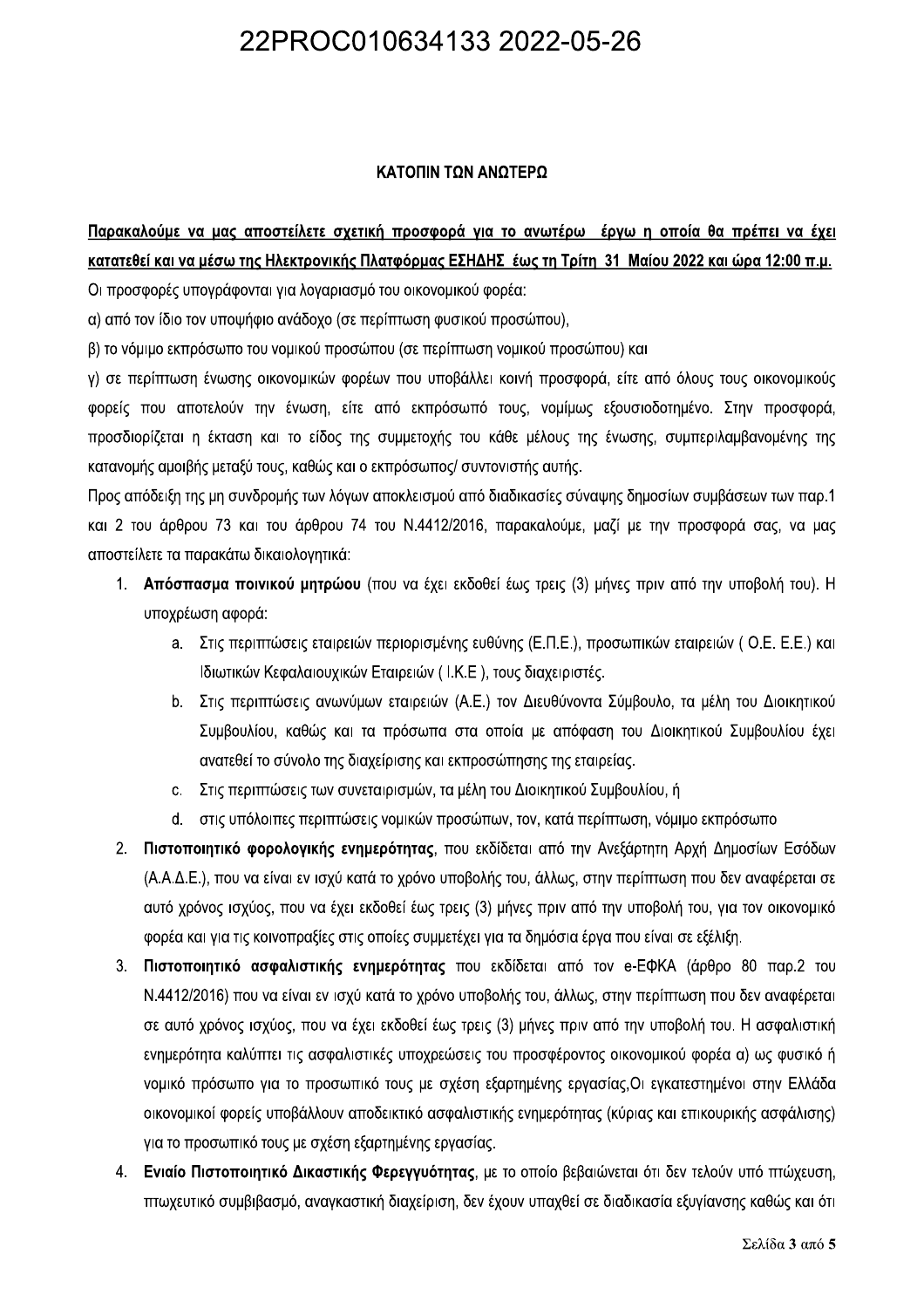70 νομικό πρόσωπο δεν έχει τεθεί υπό εκκαθάριση με δικαστική απόφαση. Το εν λόγω πιστοποιητικό εκδίδεται από το αρμόδιο πρωτοδικείο της έδρας του οικονομικού φορέα.

- 5. Πιστοποιητικό του Επιμελητηρίου ή οποιοδήποτε άλλο νομιμοποιητικό έννραφο, με το οποίο θα πιστοποιείται η εγγραφή του σ' αυτό και το ειδικό του επάγγελμα.
- Σύμφωνα με το άρθρο 7 παράγραφος 3 του ΠΔ 71/2020 εφόσον η ναυαγοσωστική κάλυψη λουτρικής  $6.$ εγκατάστασης ανατίθεται, από τους υπόχρεους της παραγράφου 1, σε νομίμως λειτουργούσα σχολή ναυανοσωστικής εκπαίδευσης, σύμφωνα με τις διατάξεις του παρόντος, για την τήρηση των υποχρεώσεων των περιπτώσεων (α), (β), (γ), (δ), (ε), (στ) και (ζ) της παραγράφου 1, υπεύθυνη είναι αποκλειστικά η σχολή αυτή. Συνεπώς σε περίπτωση που ο υποψήφιος ανάδοχος είναι νομίμως λειτουργούσα στην Ελλάδα σχολή ναυαγοσωστικής εκπαίδευσης πρέπει να υποβάλλει προσφορά για το σύνολο των ομάδων 1 έως και 5.
- 7. Εκτύπωση από ΑΑΔΕ, καρτέλα στοιχείων μητρώου επιχείρησης, περί ενεργής κατάστασης  $TnC$ δραστηριότητας της επιχείρησης.
- 8. Κατάλογο με το σύνολο του ανθρώπινου δυναμικού που θα χρησιμοποιηθεί για την εκτέλεση της ναυαγοσωστικής κάλυψης των πολυσύχναστων παραλιών( ναυαγοσώστες και χειριστής ταχύπλοου σκάφους. Τον κατάλονο του προσωπικού θα συνοδεύουν σύντομο βιονραφικό, ακριβή αντίνραφα των πτυχίων εν ισχύ που θα προσκομίσουν καθώς και το κινητό τηλέφωνο επικοινωνίας τους. Ο κατάλογος αυτός, σε περίπτωση αντικατάστασης, θα ενημερώνεται και θα κοινοποιείται στον υπεύθυνο του Δήμου
- 9. Υπεύθυνη Δήλωση ότι οι ενδιαφερόμενοι έχουν επισκεφθεί τους χώρους που αφορούν το αντικείμενο της εργασίας και λάβει γνώση των επιτόπιων συνθηκών εργασίας και έλαβαν πλήρη γνώση των όρων της παρούσης και των ειδικών συνθηκών της υπηρεσίας. Σε καμία περίπτωση ο ανάδοχος δεν θα μπορεί να στηρίζεται στην άγνοια των συνθηκών και αναγκών της παραλιακής ζώνης του Δήμου για περιπτώσεις προβλημάτων ή αδυναμίας εκτέλεσης υπηρεσιών που προβλέπονται στην παρούσα συγγραφή υποχρεώσεων.
- 10. Υπεύθυνη Δήλωση ότι ο ανάδοχος διαθέτει τοπική τεχνική υποδομή και οργάνωση η οποία θα του εξασφαλίζει συνεχώς την απόλυτη υποστήριξη και απρόσκοπτη λειτουργία του μηχανολογικού εξοπλισμού που θα χρησιμοποιεί για την εκτέλεση των υπηρεσιών.
- 11. Οι διαγωνιζόμενοι θα υποβάλλουν στοιχεία με τα οποία θα αποδεικνύεται η τεχνική υποδομή και οργάνωση που διαθέτουν και θα εφαρμόσουν (προσωπικό, εξοπλισμός, κ.λ.π.)
- 12. Υπεύθυνη Δήλωση περί μη επιβολής εις βάρος του οικονομικού φορέα της κύρωσης του οριζόντιου αποκλεισμού, σύμφωνα με τις διατάξεις της κείμενης νομοθεσίας (άρθρο 74 παρ.4 Ν.4412/2016, όπως τροποποιήθηκε από το άρθρο 23 του Ν.4782/2021).

Οι υπεύθυνες δηλώσεις γίνονται αποδεκτές εφόσον έχουν συνταχθεί μετά την κοινοποίηση της πρόσκλησης προσφοράς (άρθρο 80 παρ. 12 του Ν.4412/2016, όπως προστέθηκε με την παρ. 7αδ του άρθρου 43 του Ν.4605/2019) Στην περίπτωση ένωσης οικονομικών φορέων τα ως άνω δικαιολογητικά αφορούν όλους τους οικονομικούς φορείς που αποτελούν την ένωση.

Σημειώνεται ότι δεν λαμβάνονται υπόψη προσφορές οικονομικών φορέων που δεν προσκλήθηκαν να υποβάλουν προσφορά. (άρθρο 120 παρ.3α του Ν.4412/2016, όπως τροποποιήθηκε με το άρθρο 53 του Ν.4782/2021)

Η παρούσα πρόσκληση θα δημοσιευτεί στο Κεντρικό Ηλεκτρονικό Μητρώο Δημοσίων Συμβάσεων ΚΗΔΜΗΣ στην ιστοσελίδα του Δήμου Ληξουρίου (www.dimos-lixouriou.gr) και στην Ηλεκτρονική Πλατφόρμα του ΕΣΗΔΗΣ.

Στοιχεία Αναθέτουσας Αρχής Δήμος Ληξουρίου Αναθέτουσα αρχή Αριθμός Φορολογικού Μητρώου (Α.Φ.Μ.):  $\sim 10$ 996937703